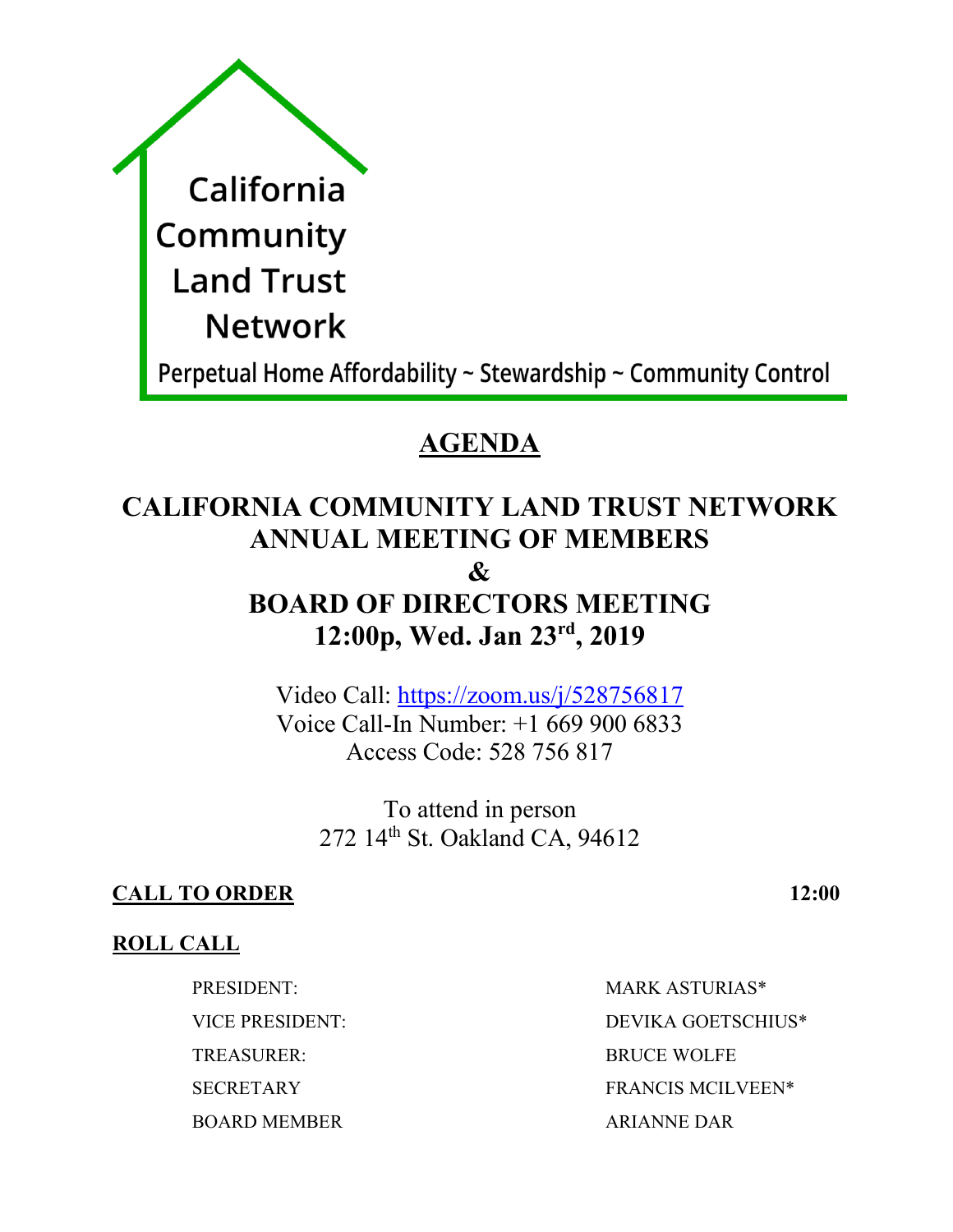BOARD MEMBER JEAN DIAZ

BOARD MEMBER

IAN WINTERS

\*indicates initial incorporating term ending

## **ADDITIONS AND DELETIONS TO THE AGENDA**

## **INTRODUCTIONS**

Introductions of attending members and guests

## **MEMBER COMMENTS**

#### **THE PRESIDENT OF THE CALIFORNIA COMMUNITY LAND TRUST NETWORK WILL CALL FOR MEMBER COMMENTS**

Any Member may address the Board of the California Community Land Trust Network on items within the Board's subject matter jurisdiction, but which are not listed on the agenda during MEMBER COMMENTS. However, no action may be taken on matters that are not part of the posted agenda. MEMBER COMMENTS are scheduled for 15 minutes and should be limited to three minutes per person.

### **BOARD BUSINESS**

#### **1. MINUTES OF NOV. 1st, 2018**

RECOMMENDED ACTION: Approve minutes of November 1<sup>st</sup>, 2018.

#### **2. CALL FOR ADDITIONAL NOMINATIONS FOR THE BOARD OF DIRECTORS FROM THE FLOOR** (Elections Committee)

#### **3. PROPOSED BYLAW AMENDMENT ALLOWING FOR SECONDARY NOMINATIONS**

#### RECOMMENDED ACTION(S):

In the event of an insufficient number board candidates, approve a bylaw amendment that provides for member organizations to nominate a second board candidate from the organization in the event that number of board members and board candidates is insufficient to reach the currently authorized number of board members (8). Call for secondary nominations if needed.

#### ALTERNATIVE ACTION(S):

Reduce the authorized number of board members. (5) is the minimum in our bylaws.

**4. ELECTION OF BOARD OF DIRECTORS** (Elections Committee) Introduction of board nominees and statements by candidates if desired.

NOMINEES AS OF JAN 7th, 2018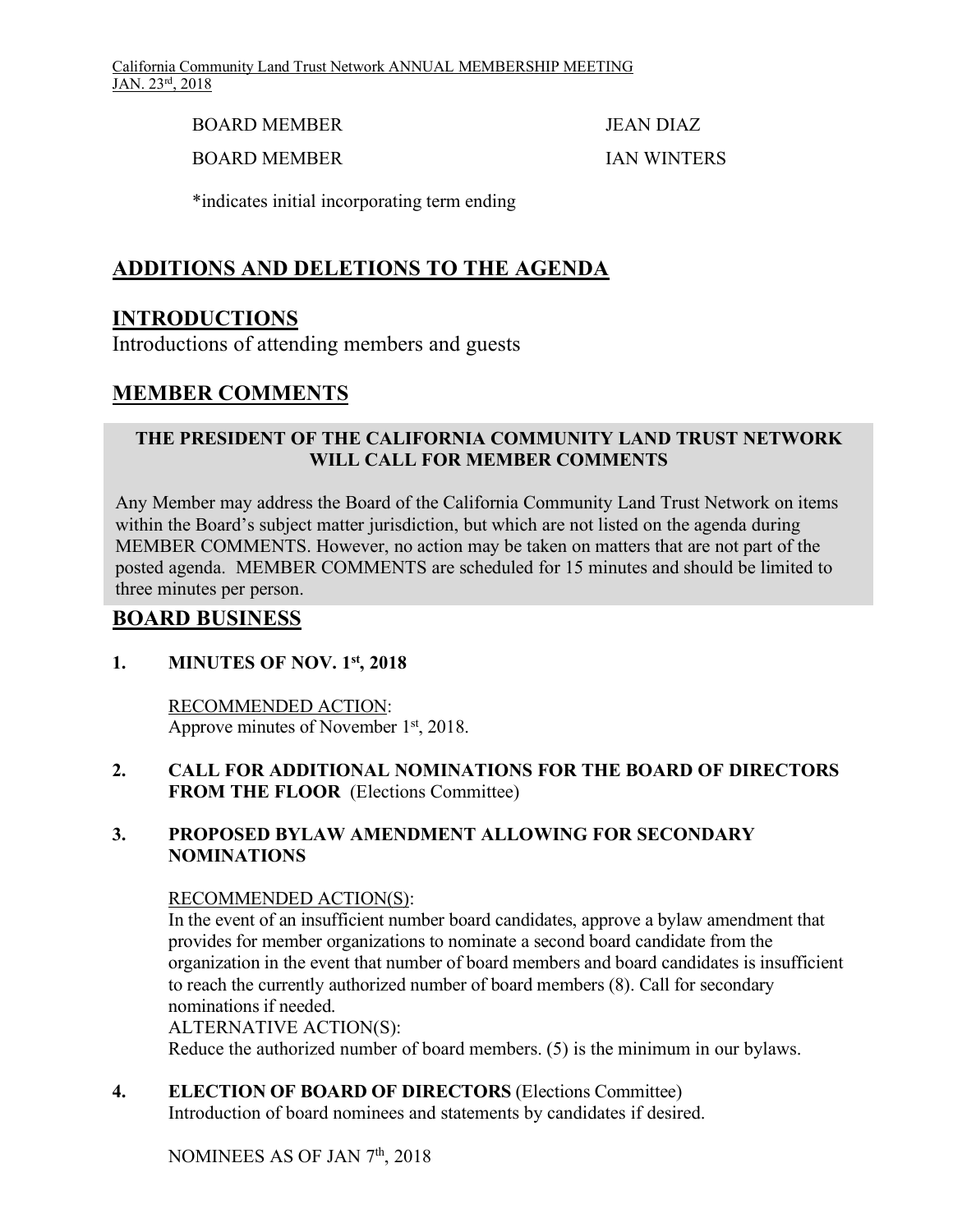| Ofelia Bello | PAHALI (Preserving Affordable Housing Assets Longterm, Inc)        |
|--------------|--------------------------------------------------------------------|
|              | Maureen Cornelius CLAM (Community Land Trust Association of Marin) |
| Jen Collins  | OakCLT (Oakland Community Land Trust)                              |

Current board members with remaining 1yr term:

| Ariane Dar  | <b>Bolinas CLT</b> |
|-------------|--------------------|
| Ian Winters | NCLT               |
| Bruce Wolfe | <b>SFCLT</b>       |
| Jean Diaz   | <b>SDCLT</b>       |

#### RECOMMENDED ACTION(S):

Elect up to 5 new board members via roll-call membership vote including nominations from the floor. Each organization to vote for up to 5 to reach desired board number of 8 including initial directors with 1yr remaining terms.

#### **5. ADOPT DUES LEVELS FOR 2019**

RECOMMENDED ACTION(S): Adopt dues at the same level as 2018.

#### **6. ADOPT DATE AND PLACE OF 2019 ANNUAL CONFERENCE AND MEMBER MEETING**

#### RECOMMENDED ACTION(S):

Direct the new board of directors to identify location and date

#### END OF MEMBER ANNUAL MEETING ITEMS

- **7. ELECTION OF OFFICERS BY THE BOARD** RECOMMENDED ACTION(S): Board to elect Officers as called for in the bylaws.
- **8. THANK DEPARTING INCORPORATING BOARD MEMBERS**  RECOMMENDED ACTION(S): Adopt a resolution thanking the incorporating board members for their service.
- **9. ADOPT BOARD MEETING CALENDAR FOR 2019**  RECOMMENDED ACTION(S): Adopt board meeting dates for 2019.
- **10. DISCUSSION OF ALL OTHER MATTERS PERTAINING TO THE CORPORATION** RECOMMENDED ACTION: Provide policy direction on activities of the Corporation.

## **BOARD COMMENTS**

### **ADJOURNMENT**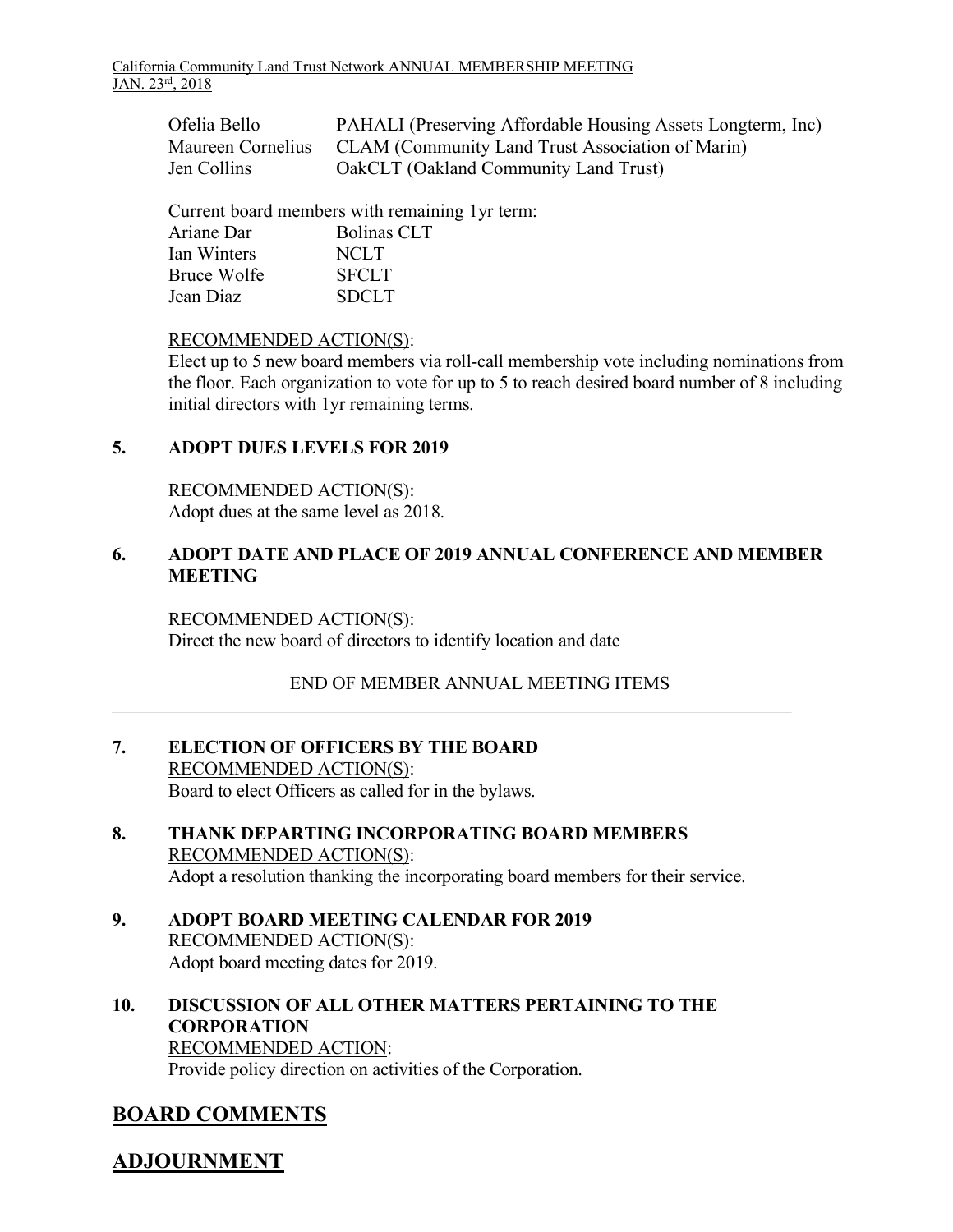#### **ITEM 4: BOARD OF DIRECTORS NOMINATIONS** CURRENT AS OF JAN  $7<sup>th</sup>$ , 2018

#### **Ofelia Bello PAHALI PAHALI CLT, Board Chair East Palo Alto Planning Commission**

**Bio:** Ofelia was born and raised in the Gardens neighborhood of East Palo Alto. She earned her bachelor's degree from UC Santa Barbara in Sociology, U.S. History and Sociocultural Linguistics and holds a master's degree from the University of San Francisco in Urban and Public Affairs.

Ofelia works with various local and regional organizations and coalitions around housing issues, with a specific focus on the needs of low-income, working-class, immigrant and communities of color. Ofelia is currently a planner on the Housing and Neighborhoods team at ABAG-MTC and is eager to continue working closely with her community in East Palo Alto. Ofelia feels eternally indebted to the community that raised her and her long-term goal is to not only help stabilize vulnerable neighborhoods, but also make them vibrant, healthy, safe, culturally relevant spaces where communities can be self-determine and have the opportunity to build assets.

**Candidate Statement:** I'm interested in serving on the California CLT Network Board of Directors because I feel that I have much to offer and bring a wealth of experiences and perspective that has been historically underrepresented in the housing world. Coming from a low-income, immigrant, working-class background means my identities, and that of my community, inform my worldview and professional practice. I am currently employed as a housing planner with the regional planning agency, ABAG-MTC and am equipped with a well-rounded understanding of housing policy, research methods, and technical assistance in my field. I'm also involved with grassroots efforts both locally in East Palo Alto, and regionally, that mostly focus on serving the needs of low-income, immigrant, communities of color. Additionally, I was appointed to the East Palo Alto Planning Commission in June of 2018 and that role, along with my role as PAHALI Community Land Trust's Chair, have equipped me with experience to build off of in order to be an effective and compassionate member of the CA CLT Board.

Finally, I'm currently a fellow with Urban Habitat's Boards and Commissions Leadership Institute and am in the process of learning how to become an even more effective and strategic leader and advocate. Altogether, I am confident my experience with housing policy, grassroots organizing and advocacy make me a strong candidate to serve on the CA CLT Board. I wholeheartedly believe in the community land trust model as a means to not only stabilize communities, but help them thrive in the long run. I humbly thank you for considering me to join the Board.

#### **Jen Collins OakCLT OakCLT, Operations and Stewardship Manager OakCLT, Resident and Former Resident Board Member**

**Bio:** Jen is currently the Operations and Stewardship Manager at the Oakland Community Land Trust. She and her family are also OakCLT homeowners. Prior to joining OakCLT's staff, Jen served as a resident representative on the OakCLT board of directors. Jen is also a certified paralegal, a black belt in Shodan, and a platform conductor at the Redwood Valley Railway.

**Candidate Statement**: I would like to serve on the board because I think that the network is a valuable resource for all of its members, as well as for new CLTs. I am inspired by the idea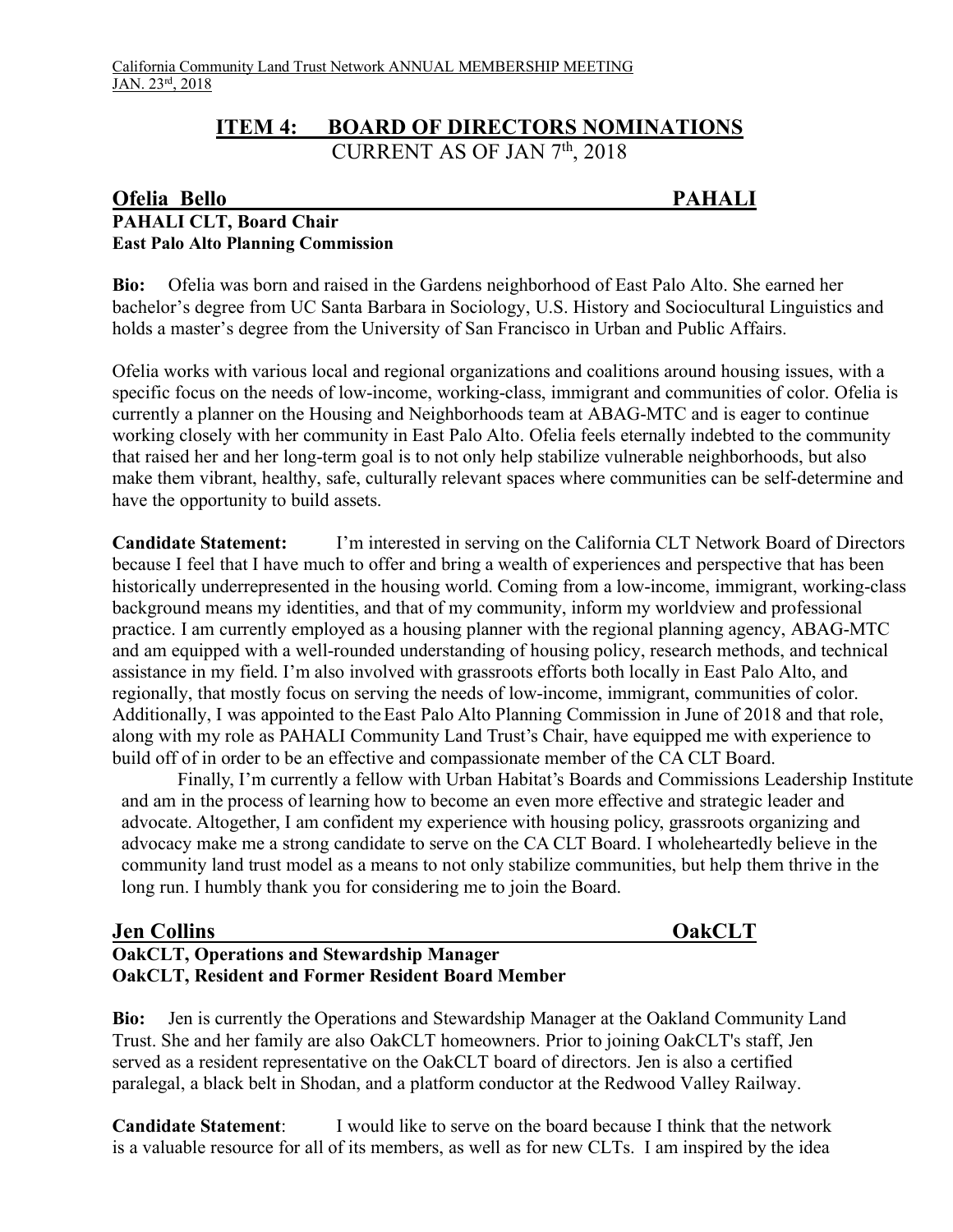#### California Community Land Trust Network ANNUAL MEMBERSHIP MEETING JAN. 23rd, 2018

of creating more opportunities for shared technical expertise, and for California CLTs to learn from one another's experience. As a resident, I am uniquely committed to the CLT model, and have a deep, ongoing relationship to this work. Serving on the board is an opportunity to support and strengthen the work of CLTs on a statewide level, and I am really excited about that. We have a lot of amazing groups and individuals in this network, and I'm really looking forward to the opportunity to serve with you.

| <b>Maureen Cornelius</b><br><b>Community Land Trust Association Marin, Board President</b> | CLAM                                      |                                                 |                 |  |  |
|--------------------------------------------------------------------------------------------|-------------------------------------------|-------------------------------------------------|-----------------|--|--|
| Bio:                                                                                       | CLAM board member and President. Pending. |                                                 |                 |  |  |
| <b>Candidate statement:</b>                                                                |                                           | Pending.                                        |                 |  |  |
|                                                                                            |                                           | OTHER LATE NOMINEES AND NOMINEES FROM THE FLOOR |                 |  |  |
| <b>FLOOR NOMINATION</b><br>ORG, TITLE                                                      |                                           |                                                 | <b>ORG NAME</b> |  |  |
| Bio:                                                                                       | Pending.                                  |                                                 |                 |  |  |
| <b>Candidate statement:</b><br>Pending.                                                    |                                           |                                                 |                 |  |  |
| ORG, TITLE                                                                                 | <b>FLOOR NOMINATION</b>                   |                                                 | <b>ORG NAME</b> |  |  |

**Bio:** Pending.

**Candidate statement:** Pending.